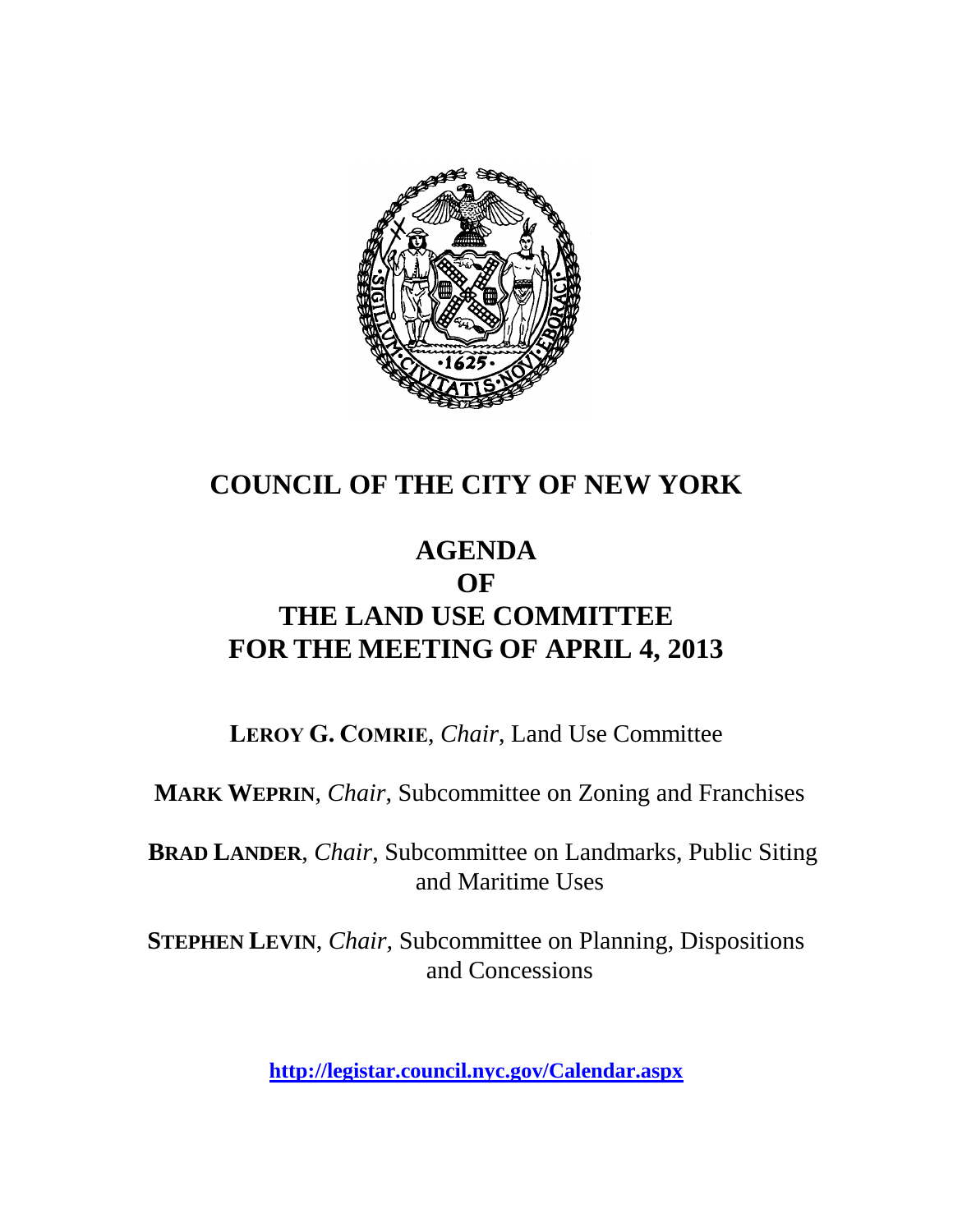# **AGENDA OF THE LAND USE COMMITTEE**

The Land Use Committee will hold a meeting in the **Council Committee Room, 16th Floor, 250 Broadway,** New York City, New York 10007, commencing at **10:00 A.M. on Thursday, April 4, 2013**, and will consider the following items and conduct such other business as may be necessary:

#### **L.U. NOS. 783, 784, 785 AND 786 ARE RELATED**

## **L.U. NO. 783 PIER 57**

## **MANHATTAN CB - 4 C 130100ZMM**

Application submitted by submitted by Hudson River Park Trust and Hudson Eagle LLC pursuant to Sections 197-c and 201 of the New York City Charter for the amendment of the Zoning Map, Section No. 8b, changing from an M2-3 District to an M1-5 District property bounded by:

- 1. a line perpendicular to the U.S. Bulkhead Line and passing through a point along such line at a distance of 80 feet southerly (as measured along the U.S. Bulkhead Line) from the point of intersection of the westerly prolongation of the southerly street line of West  $16<sup>th</sup>$  Street and the U.S. Bulkhead Line;
- 2. a line midway between  $11<sup>th</sup>$  Avenue and the U.S. Bulkhead Line;
- 3. a line 375 feet southerly of Course No. 1; and
- 4. the U.S. Pierhead Line;

as shown on a diagram (for illustrative purposes only) dated November 5, 2012.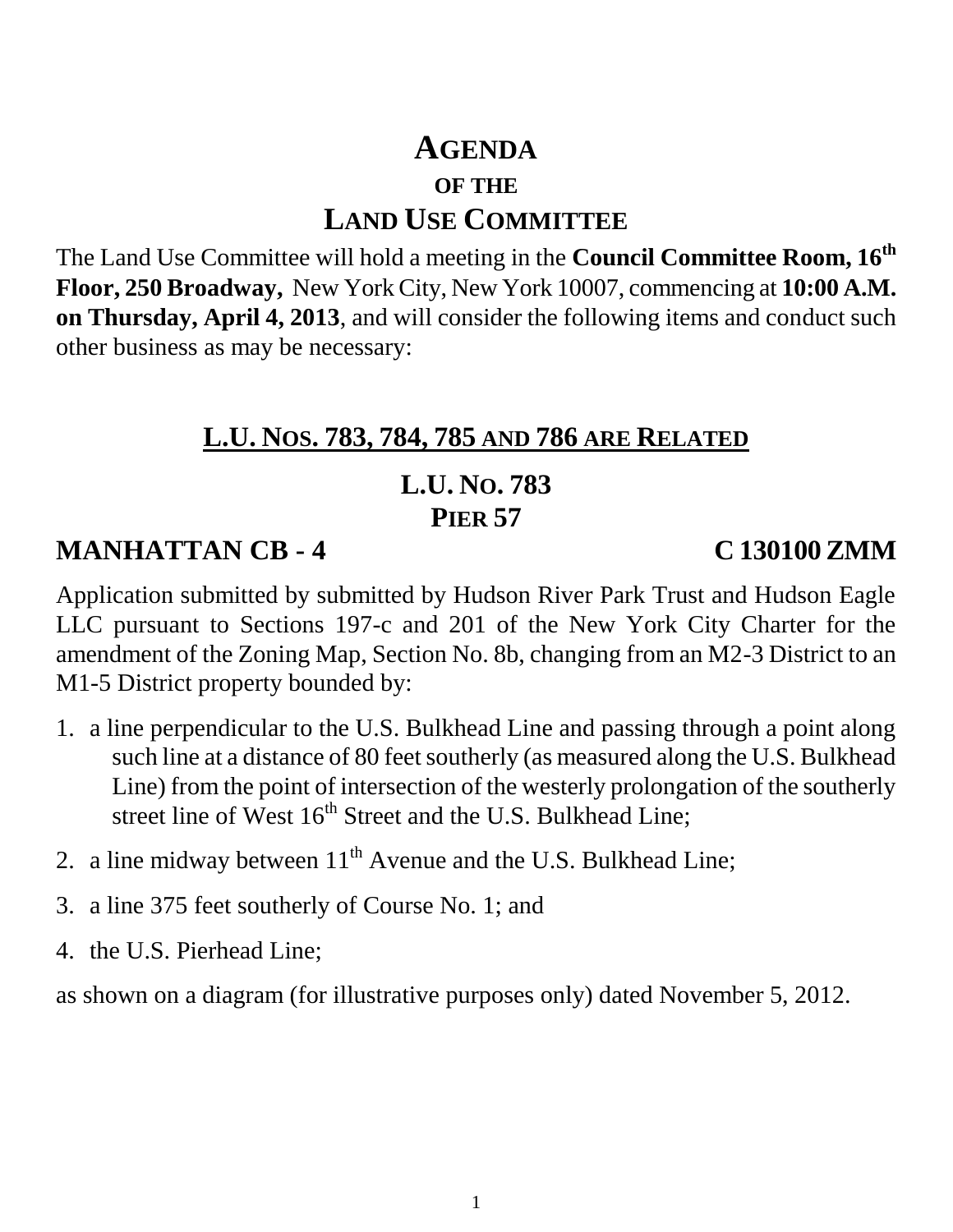### **L.U. NO. 784 PIER 57**

## **MANHATTAN CB - 4 C 130101 ZSM**

Application submitted by Hudson River Park Trust and Hudson Eagle LLC pursuant to Sections 197-c and 201 of the New York City Charter for the grant of a special permit pursuant to Section 62-834 of the Zoning Resolution to modify the use regulations of Section 62-241 (Uses on existing piers and platforms), the waterfront yard requirements of Section 62-332 (Rear yards and waterfront yards), the height and setback requirements of Section 62-342 (Developments on piers), the waterfront public access requirements of Section 62-57 (Requirements for Supplemental Public Access Areas), and the visual corridor requirements of Section 62-513 (Permitted obstructions in visual corridors), in connection with a proposed commercial development on property located at Pier 57, on the westerly side of  $11<sup>th</sup>$  Avenue side between West  $14<sup>th</sup>$ Street and West 16<sup>th</sup> Street (Block 662, Lot 3, and p/o Marginal Street, Wharf or Place), in an M1-5 District.

## **L.U. NO. 785 PIER 57**

#### **MANHATTAN CB - 4 C 130102ZSM**

Application submitted by Hudson River Park Trust and Hudson Eagle LLC pursuant to Sections 197-c and 201 of the New York City Charter for the grant of a special permit pursuant to Section 74-922 of the Zoning Resolution to allow large retail establishments (Use Group 6 and 10A uses) with no limitation on floor area, in connection with a proposed commercial development on property located at Pier 57, on the westerly side of  $11^{th}$  Avenue between West  $14^{th}$  Street and West  $16^{th}$  Street (Block 662, Lot 3, and p/o Marginal Street, Wharf or Place), in an M1-5 District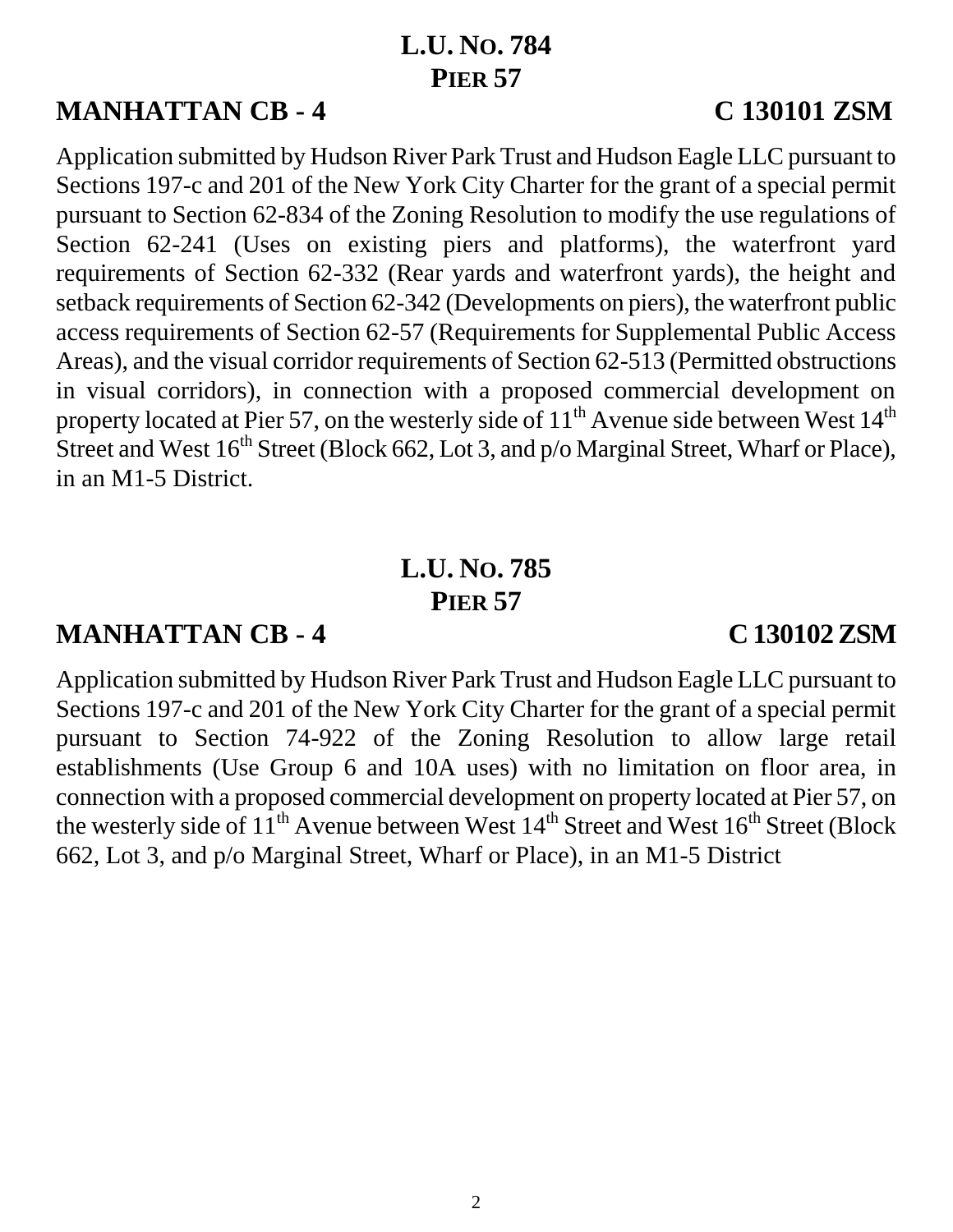## **L.U. NO. 786 PIER 57**

# **MANHATTAN CB - 4 C 130103 ZSM**

Application submitted by Hudson River Park Trust and Hudson Eagle LLC pursuant to Sections 197-c and 201 of the New York City Charter for the grant of a special permit pursuant to Section 13-561 of the Zoning Resolution to allow an enclosed attended accessory parking garage with a maximum capacity of 74 spaces on portions of the

ground floor and caisson level of a proposed commercial development on property located at Pier 57, on the westerly side of  $11<sup>th</sup>$  Avenue between West  $14<sup>th</sup>$  Street and West  $16<sup>th</sup>$  Street (Block 662, Lot 3, and  $p/o$  Marginal Street, Wharf or Place), in an M1-5 District.

## **L.U. NO. 787 AIR TRAIN TEXT AMENDMENT**

### **QUEENS CB - 12** N 130096 ZRQ

Application submitted by the Department of City Planning, pursuant to Section 201 of the New York City Charter, for an amendment of the Zoning Resolution of the City of New York, relating to Article XI, Chapter 5 (Special Downtown Jamaica District) to modify the bulk and sidewalk widening regulations of the Special Downtown Jamaica District.

## **L.U. NO. 788 TINOS DELICATESSEN**

# **BRONX CB - 6 20135273 TCX**

Application pursuant to Section 20-226 of the Administrative Code of the City of New York, concerning the petition of 609 Edibles, Inc., d/b/a Tinos Delicatessen, for a revocable consent to continue to maintain and operate an unenclosed sidewalk café located at 2410 Arthur Avenue.